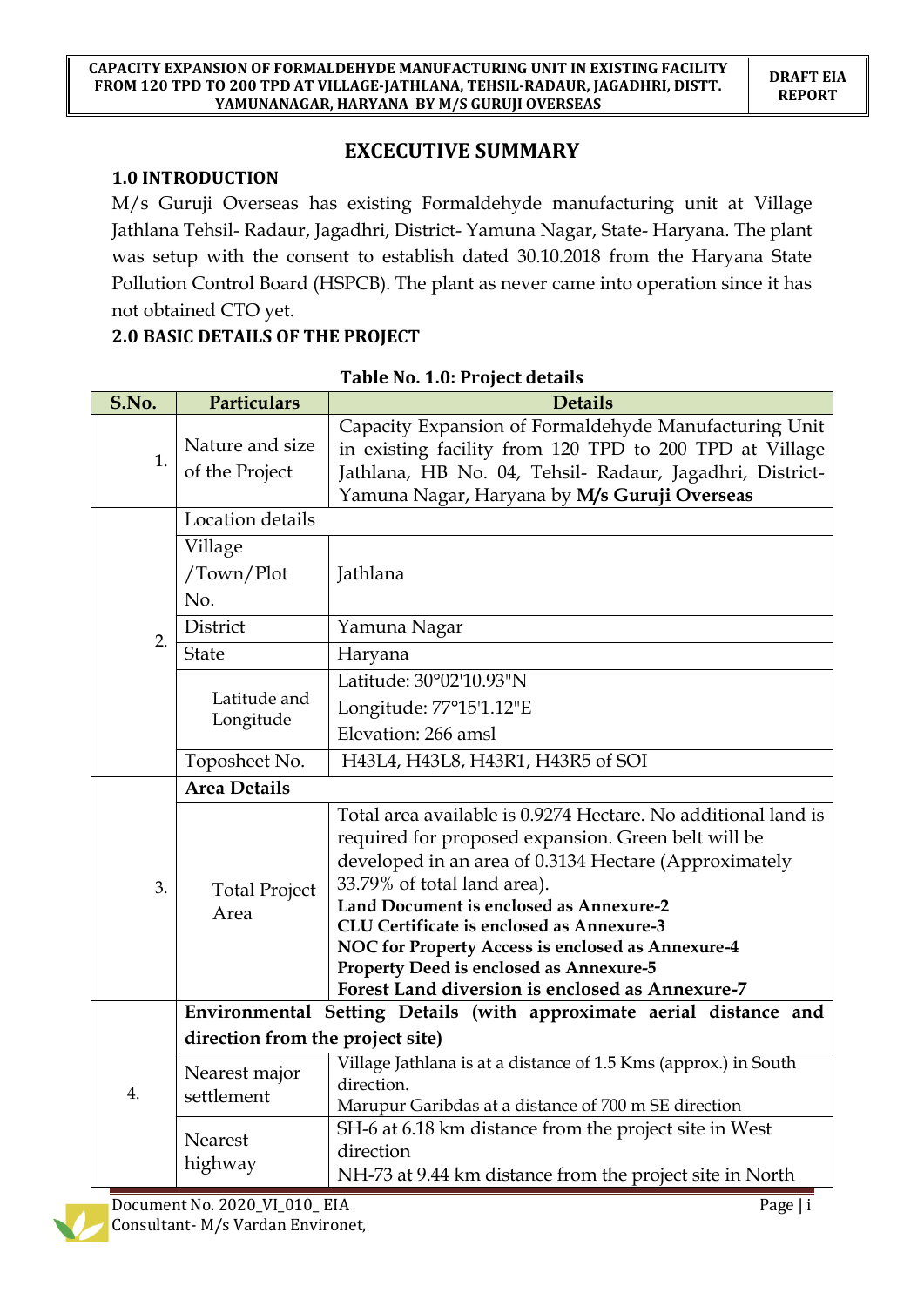|                                 |                                                                                                          | direction                                                                                                                                                                                        |                       |              |      |
|---------------------------------|----------------------------------------------------------------------------------------------------------|--------------------------------------------------------------------------------------------------------------------------------------------------------------------------------------------------|-----------------------|--------------|------|
|                                 | Nearest                                                                                                  | Yamuna Nagar Railway Station at a distance of Approx.                                                                                                                                            |                       |              |      |
|                                 | Railway Station                                                                                          | 10.94 kms in SW direction.                                                                                                                                                                       |                       |              |      |
|                                 | Nearest Airport                                                                                          | Chandigarh Airport is at a distance of 83.42 kms in North<br>direction.                                                                                                                          |                       |              |      |
|                                 | National Parks/<br>Wild Life<br>Sanctuaries/<br>Biosphere<br>Reserves/RF and<br>PF within 10km<br>radius | No National Park/Wildlife Sanctuary within 10 km radius<br>of the Project Site.<br>Kalanaur RF at a distance of approx. 9 km in NE Direction.                                                    |                       |              |      |
|                                 | Nearest<br><b>Water Bodies</b>                                                                           | Yamuna River at approx. 3.78 km in East Direction<br>Augmentation Canal at approx. 1.90 Km in NW Direction                                                                                       |                       |              |      |
|                                 | Interstate<br>Boundary                                                                                   | Haryana-Uttar Pradesh interstate boundary at a distance<br>of 4.38 km to SE direction                                                                                                            |                       |              |      |
|                                 | <b>Nearest College</b>                                                                                   | Global Research Institute of Management & Technology at<br>a distance of 7.77 km in SW direction.<br>Computer Science & Information Technology Block at 8.45<br>km in West direction.            |                       |              |      |
|                                 | Nearest School                                                                                           | Khajmi School at a distance of 1.98 km in north direction.                                                                                                                                       |                       |              |      |
| Defence<br>Nil<br>Installations |                                                                                                          |                                                                                                                                                                                                  |                       |              |      |
|                                 | Seismic Zone                                                                                             | Zone IV                                                                                                                                                                                          |                       |              |      |
|                                 | <b>Cost Details</b>                                                                                      |                                                                                                                                                                                                  |                       |              |      |
| 5.                              | <b>Project Cost</b>                                                                                      | The capital cost for the Existing project is Rs. 6 Crores<br>which include land, building, plant & machinery.                                                                                    |                       |              |      |
|                                 | <b>EMP Cost</b>                                                                                          | Capital: 43.43 Lakhs<br>Recurring: 6.31 Lakhs/year                                                                                                                                               |                       |              |      |
|                                 | Cost of OH&S                                                                                             | 15.0 Lakhs                                                                                                                                                                                       |                       |              |      |
| 6.                              | <b>Basic Requirements of the Project</b>                                                                 |                                                                                                                                                                                                  |                       |              |      |
|                                 | Fresh Water<br>(m3/day)                                                                                  | Total water requirement is 235KLD for which HWRA<br>application is yet to be submitted.                                                                                                          |                       |              |      |
|                                 | Power                                                                                                    | Maximum power requirement for the plant is 8000 kWH /<br>day.<br><b>Source:</b> UHBVN (Uttar Haryana Bijli Vitran Nigam)<br>DG sets as backup: 2x320 KVA (Total 640 KVA) is already<br>installed |                       |              |      |
|                                 | Boiler                                                                                                   | Existing                                                                                                                                                                                         | Proposed<br>expansion | <b>Total</b> | Fuel |

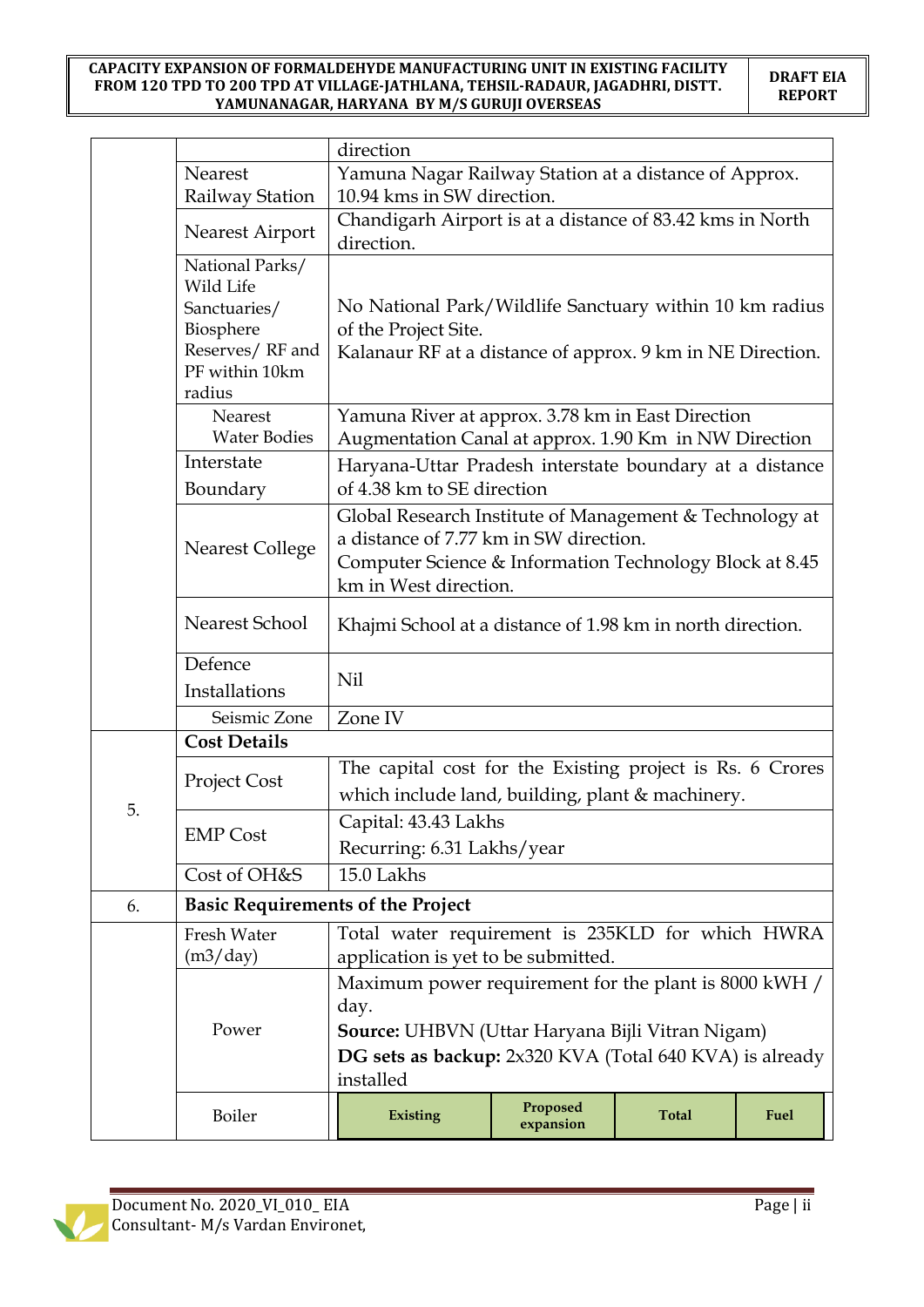#### **CAPACITY EXPANSION OF FORMALDEHYDE MANUFACTURING UNIT IN EXISTING FACILITY FROM 120 TPD TO 200 TPD AT VILLAGE-JATHLANA, TEHSIL-RADAUR, JAGADHRI, DISTT. YAMUNANAGAR, HARYANA BY M/S GURUJI OVERSEAS**

**DRAFT EIA REPORT**

|  |          | 2 boiler of 600<br>Kg/Hr each<br>Capacity          |  | 2 boiler of 600<br>Kg/Hr<br>Capacity | <b>HSD</b><br>Fired |
|--|----------|----------------------------------------------------|--|--------------------------------------|---------------------|
|  | Fuel     | <b>HSD</b>                                         |  |                                      |                     |
|  | Manpower | About 20 persons will be employed to the industry. |  |                                      |                     |
|  |          | Preference will be given to local public.          |  |                                      |                     |

#### **3.0 PRODUCTION CAPACITY**

| Product      | <b>Existing</b><br>Capacity | Proposed<br>Expansion<br>Capacity | <b>Total Capacity after</b><br>expansion |
|--------------|-----------------------------|-----------------------------------|------------------------------------------|
| Formaldehyde | 120 TPD                     | 80 TPD                            | 200 TPD                                  |

#### **4.0 RAW MATERIAL DETAIL**

The major raw material is Methanol which comes in road through tankers from Kandla Port, Gujarat & stored in underground M.S tanks.

| <b>Raw Material</b> | <b>Total Requirement</b> |
|---------------------|--------------------------|
| Methanol            | 90 TPD                   |

#### **5.0 PROJECT BENEFITS**

- The plant will help in providing employment in priority to local people.
- There will be an increase in indirect employment and earnings of the small time shop owners like tea vendors, transporters, etc.
- The Project proponent has planned to contribute in socio-economic development of the area.
- The easy availability of infrastructure, manpower, raw materials will reduce the production cost as well as demand supply gap.
- The development of greenbelt in and around the plant premises will improve on the aesthetics of the area. Moreover, it will help in reducing the noise levels within the plant boundary.

### **6.0 MITIGATION MEASURES FOR CONTROL OF POLLUTION Air Pollution Control Measures**

- Online Stack Monitoring System as an air pollution control measures to control the emission of particulate matter, the flue gas emission will remain well within gaseous emission norms prescribed by the CPCB.
- To control the air emissions from D.G. Set, stack height of 6.0 m shall be provided.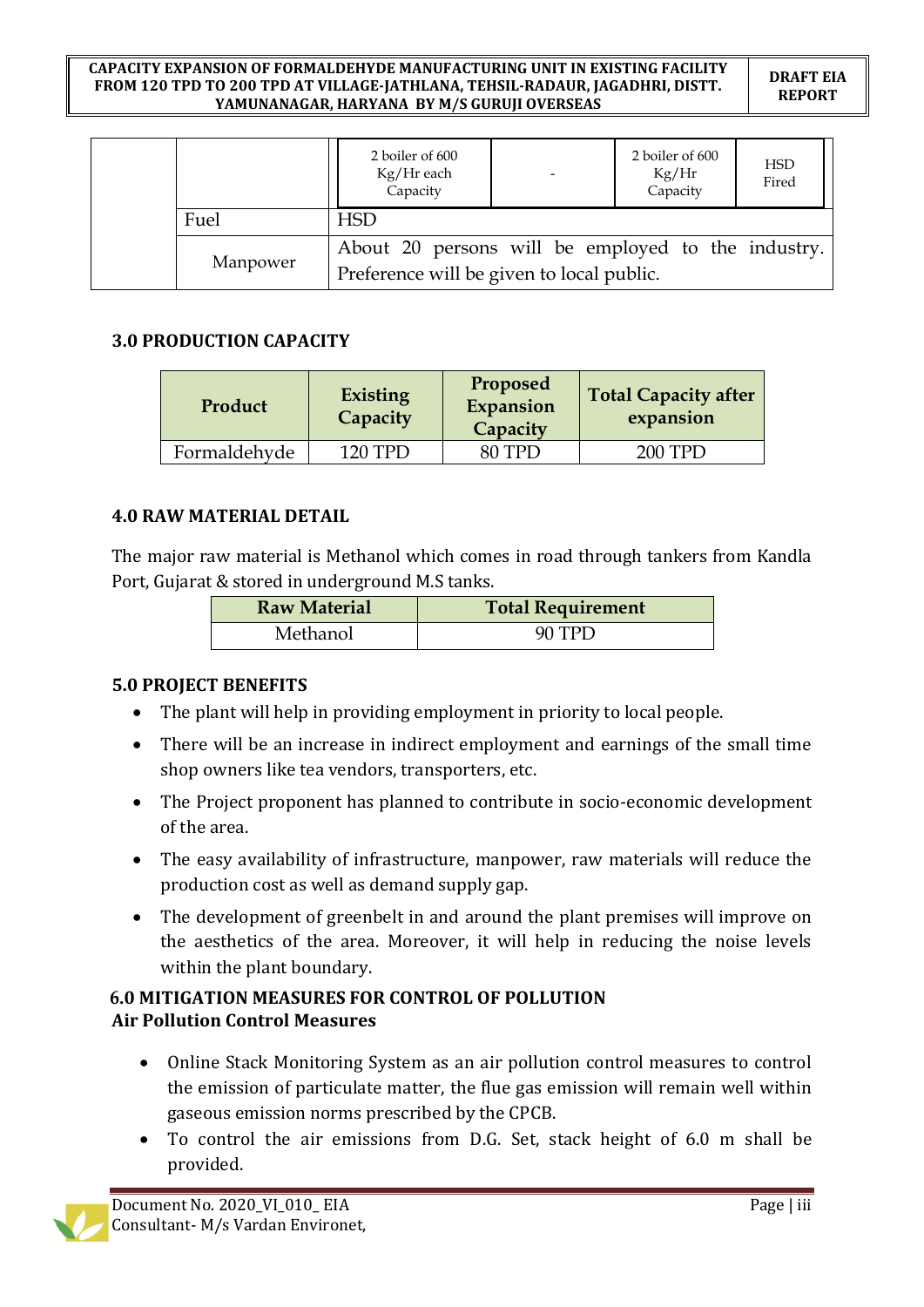Green belt will be developed on 33.79% area of the total project area which will help in attenuating the pollutants emitted by the plant.

## **Noise Pollution Control**

- Vibrating pads & acoustic enclosure will be provided to noise generating equipment to control noise level within norms.
- Latest technology and utmost care will be taken at the time of equipment/machinery installation.
- Lubrication of moving/rotating part or component of machineries will be done on regular basis.
- The operators working in the high-noise areas will be provided with ear-muffs or plugs.
- Acoustic enclosures and silencers will be provided to the equipment wherever necessary
- Proper green belt will be developed to reduce the noise level.
- Thus, it is envisaged that there will not be any adverse impacts of noise. The greenbelt developed within the premises will have significant beneficial impacts on reduction of noise within the periphery and outside the boundary.

## **Land Pollution Control**

- The plant will implement zero liquid discharge concepts. The treated water will be recycled in the process. Therefore, there will not be any negative impact on soil.
- No toxic /waste water will be disposed directly on land.
- Other hazardous solid wastes will be sent to authorized recycler or vender.
- It is envisaged that there will not be any major impacts on land environment during the operation phase.

# **Solid & Hazardous Waste Generation and Disposal**

- Used Oil generated will be sold to authorized recycler.
- Solid waste from evaporator will be sent to TSDF.
- All the Solid & hazardous waste generated, will be collected, stored separately and disposed off as per the guidelines issued by CPCB & Haryana State Pollution Control Board.

# **Greenbelt Development Plan**

Green belt will be developed over 33.79% area of the total plant area out of the 0.9274 ha of the plant area i.e., 0.3134 Ha of the total land. This greenbelt will serve as a buffer between the peripheries and the industry, there by controlling the air emissions and noise levels. PP has already developed green belt for existing unit. Considering 2500 trees/ha of land; total 784 trees to be planted within and around